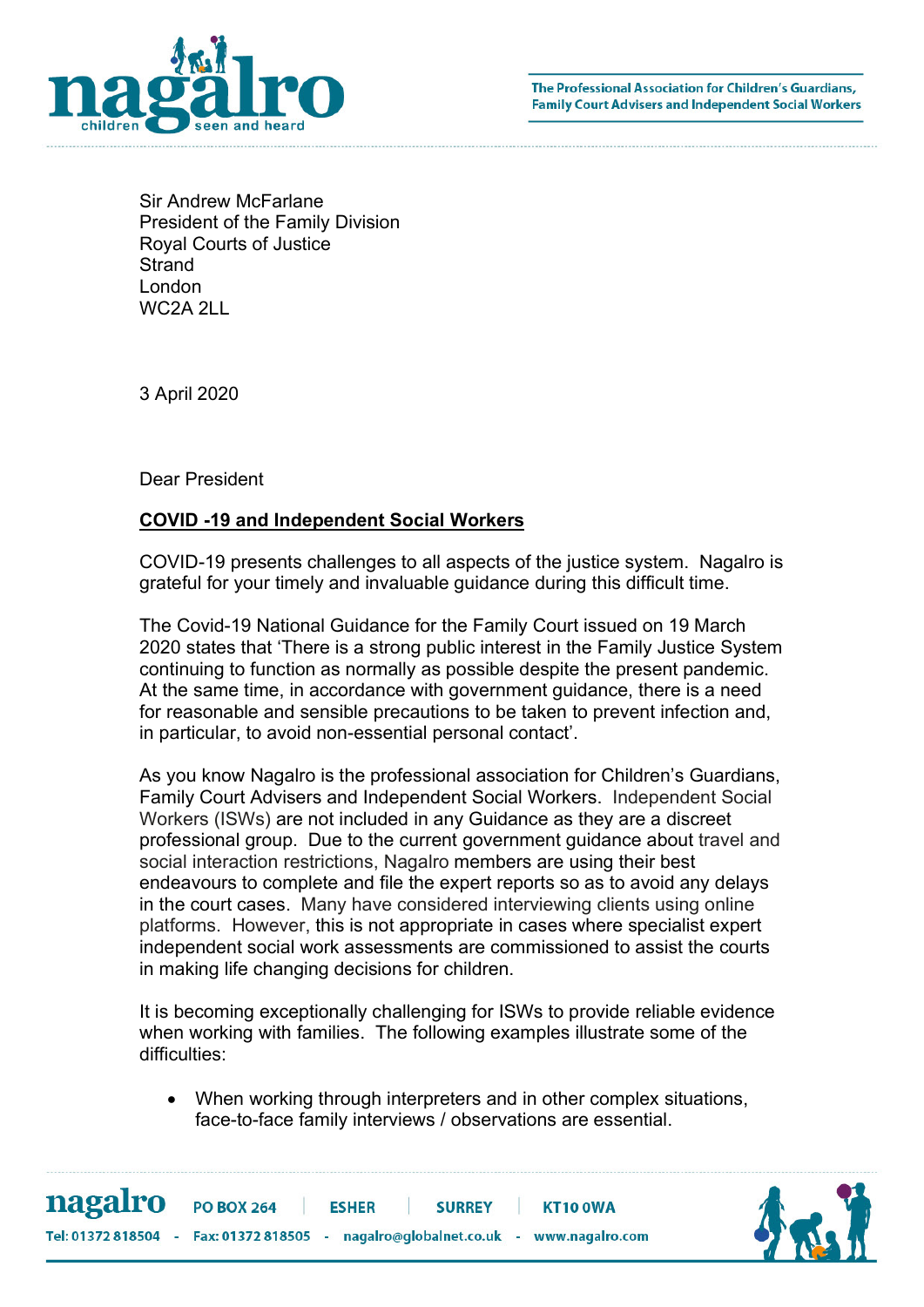- When conducting interviews to assess parenting ability and parentchild relationship in particular where there are allegations of domestic abuse, it is vital to observe and assess the interaction between the parents, parent and child relationship and dynamics between various family members to make a fair and reliable assessment of their parenting ability.
- Some parents do not have sufficient credit on their mobile phones to facilitate video calling or Skype.
- In some cases, it is not possible to understand each other due to strong accents and necessitates face to face meeting.
- It is not appropriate to speak to young children via Skype or video calling as there is no pre-existing relationship with those children and where the children have made serious allegations against their parents. These situations require sensitive handling and online platforms do not lend themselves to this approach.
- The additional difficulty is the closure of many centres that facilitate family time. Observation of family time is essential to assess and formulate an opinion of relationship between children and their parents.
- Some ISWs work across the country due to the deficit in local skill and expertise and it requires them to travel and stay in hotels. The Local Authorities, Cafcass and ultimately courts are reliant on their evidence to reach a decision about children's future. Our members are finding this difficult on several levels, such as, some police forces are actively challenging non-essential travel and our members risk being fined. Whilst social workers are classified as keyworkers in government guidance and frontline workers can travel with authorisation from their respective employers. ISWs are self-employed and do not have a facility to authorise their own travel.
- It is very problematic to book suitable accommodation away from home due to the hotels only accepting reservations from emergency personnel.

Many ISWs are seeking advice and clarification from Nagalro on how to balance honouring their obligations to the courts at the same time as working within restrictions to prevent the spread of Covid-19. To date, Nagalro has advised ISWs to inform the instructing solicitor and the courts of any difficulties they are facing. However, there are no easy solutions.